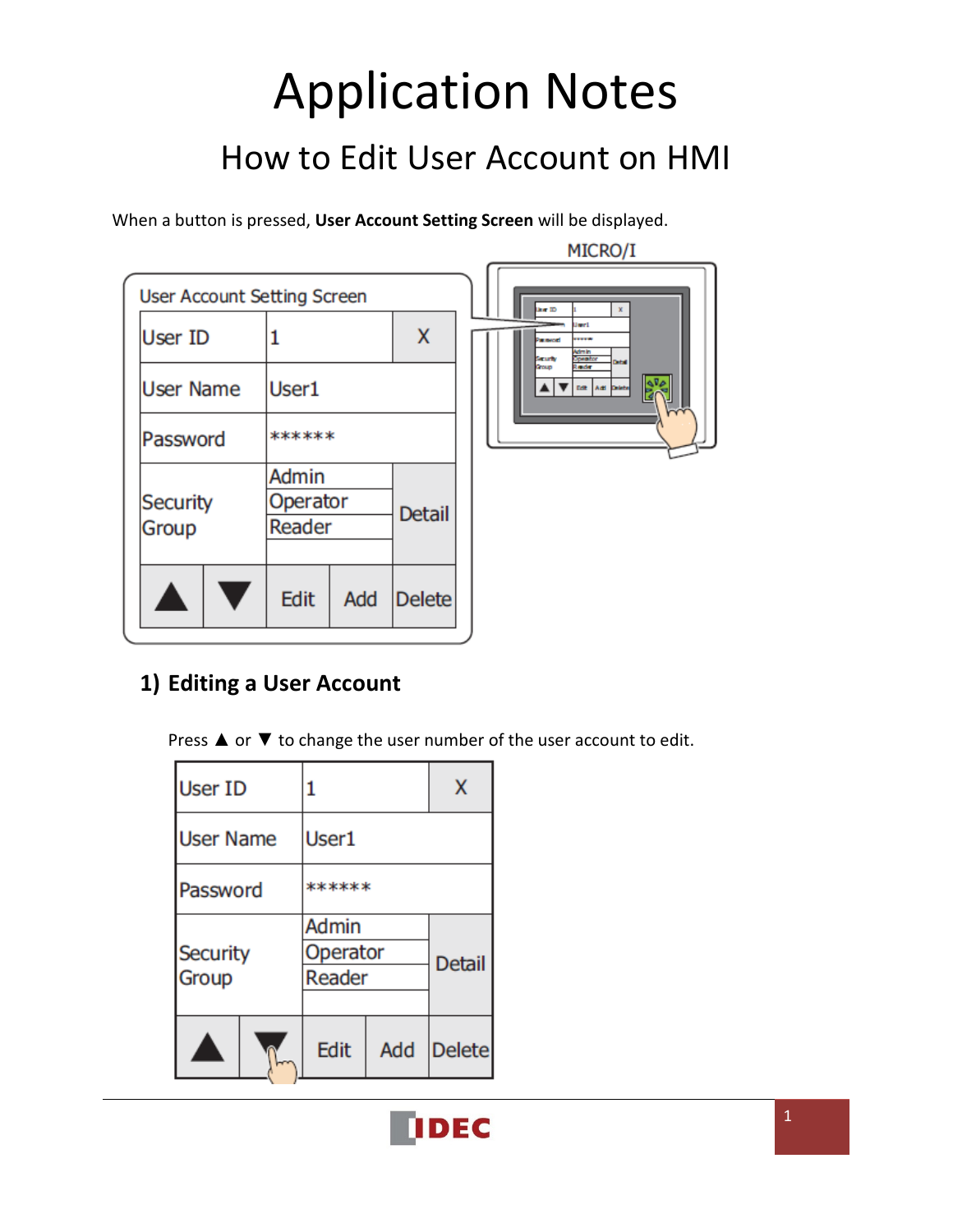Press **Edit**.

| <b>User ID</b>           |  | 2                 | х   |               |
|--------------------------|--|-------------------|-----|---------------|
| <b>User Name</b>         |  | User <sub>2</sub> |     |               |
| Password                 |  | ******            |     |               |
| <b>Security</b><br>Group |  | GroupA            |     | <b>Detail</b> |
|                          |  | Edit              | Add | <b>Delete</b> |
|                          |  |                   |     |               |

To change the **User Name**, press **User Name** input frame

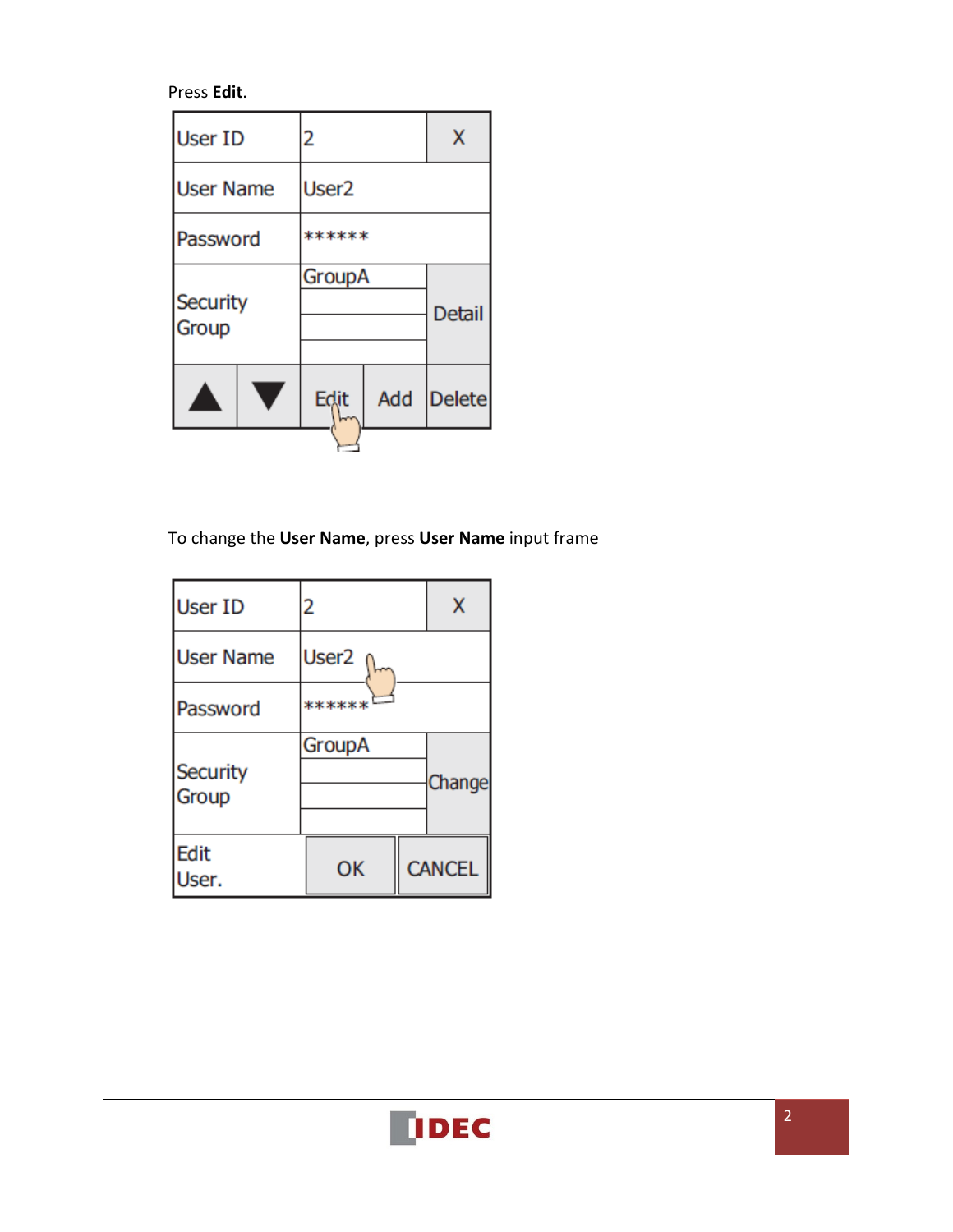Enter the user name and press **ENT** 

| Test02 |   |   |           |              |               |                 |  |
|--------|---|---|-----------|--------------|---------------|-----------------|--|
| Alpha  | 0 |   | 2         | 3            | 4             | <b>BS</b>       |  |
| bet    | 5 | 6 |           | 8            | 9             | <b>CLR</b>      |  |
|        | ļ | W | #         | \$           | $\frac{0}{0}$ | CAN             |  |
| Sign   | & | ٧ |           |              | ∗             | EN <sup>-</sup> |  |
|        |   |   | <b>SP</b> | $\leftarrow$ |               |                 |  |

### To change a Password, press **Password** input frame

| <b>User ID</b>           | 2      | х             |
|--------------------------|--------|---------------|
| <b>User Name</b>         | Test02 |               |
| Password                 | ****** |               |
| <b>Security</b><br>Group | GroupA | Change        |
| <b>Edit</b><br>User.     | ОК     | <b>CANCEL</b> |

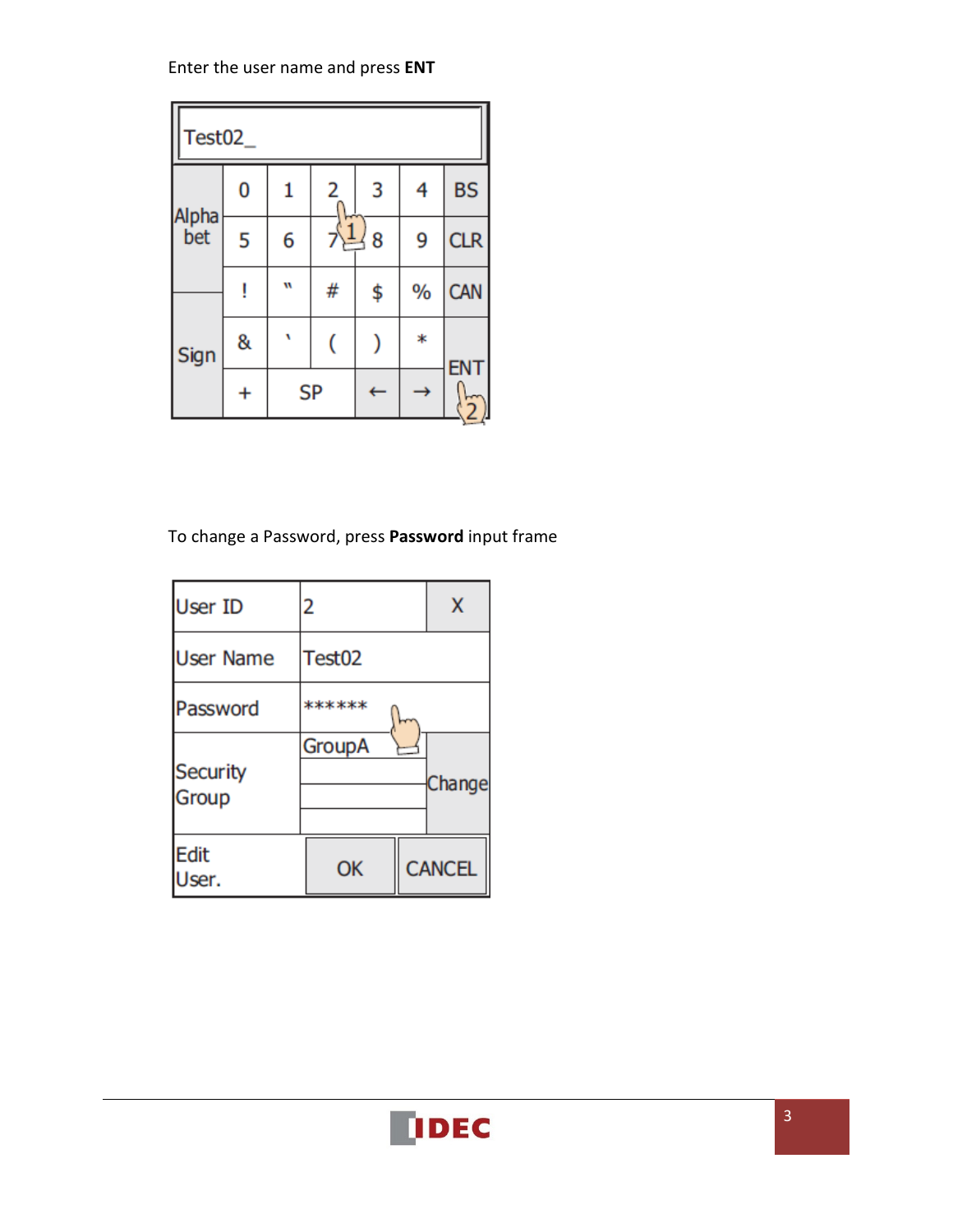Enter a password and Press **Enter**

| Password02_ |   |   |            |    |      |                 |
|-------------|---|---|------------|----|------|-----------------|
| Alpha       | 0 |   | 2          | 3  | 4    | <b>BS</b>       |
| bet         | 5 | 6 | $\sqrt{1}$ | 8  | 9    | <b>CLR</b>      |
|             |   | W | #          | \$ | $\%$ | <b>CAN</b>      |
| Sign        | & | ٦ |            |    | ∗    | EN <sub>1</sub> |
|             |   |   | <b>SP</b>  |    |      | $\tilde{2}$     |

To change the Security Group, press **Change** 

| <b>User ID</b>    | 2          | x             |
|-------------------|------------|---------------|
| <b>User Name</b>  | Test02     |               |
| Password          | Password02 |               |
| Security<br>Group | GroupA     | Change        |
| Edit<br>Jser.     | ОK         | <b>CANCEL</b> |

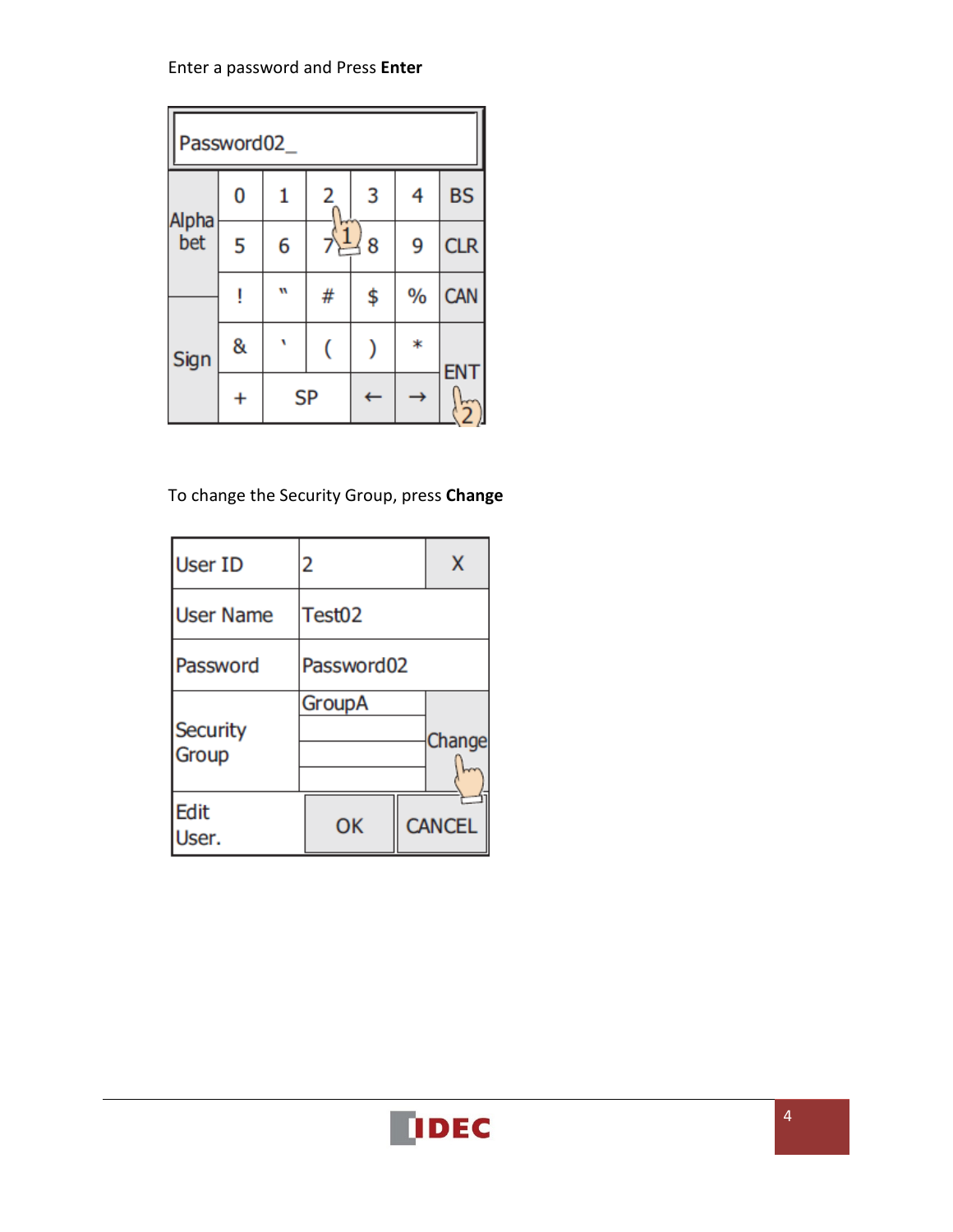Security groups are selected and cleared each time the names are pressed. Press **Gr. 1~5**, **Gr. 6~10**, and **Gr. 11~15** to switch between the different sets of five security groups.

| Gr.<br>1~5 | Gr.<br>$6 - 10$ | Gr.<br>11~15  | Close |
|------------|-----------------|---------------|-------|
| Gr. 1      |                 | Administrator |       |
| Gr. 2      | Operator        |               |       |
| Gr.3       | Reader          |               |       |
| Gr.4       | <b>GroupA</b>   |               |       |
| Gr. 5      | GroupB          |               |       |

Press **Close** to close the dialog box.

| Gr.<br>1 <sub>~</sub> 5 | Gr.<br>Gr.<br>Close<br>11~15<br>$6 \sim 10$ |  |  |  |
|-------------------------|---------------------------------------------|--|--|--|
| Gr. 1                   | Administrator                               |  |  |  |
| Gr. 2                   | Operator                                    |  |  |  |
| Gr.3                    | Reader                                      |  |  |  |
| Gr. 4                   | <b>GroupA</b>                               |  |  |  |
| Gr. 5                   | GroupB                                      |  |  |  |

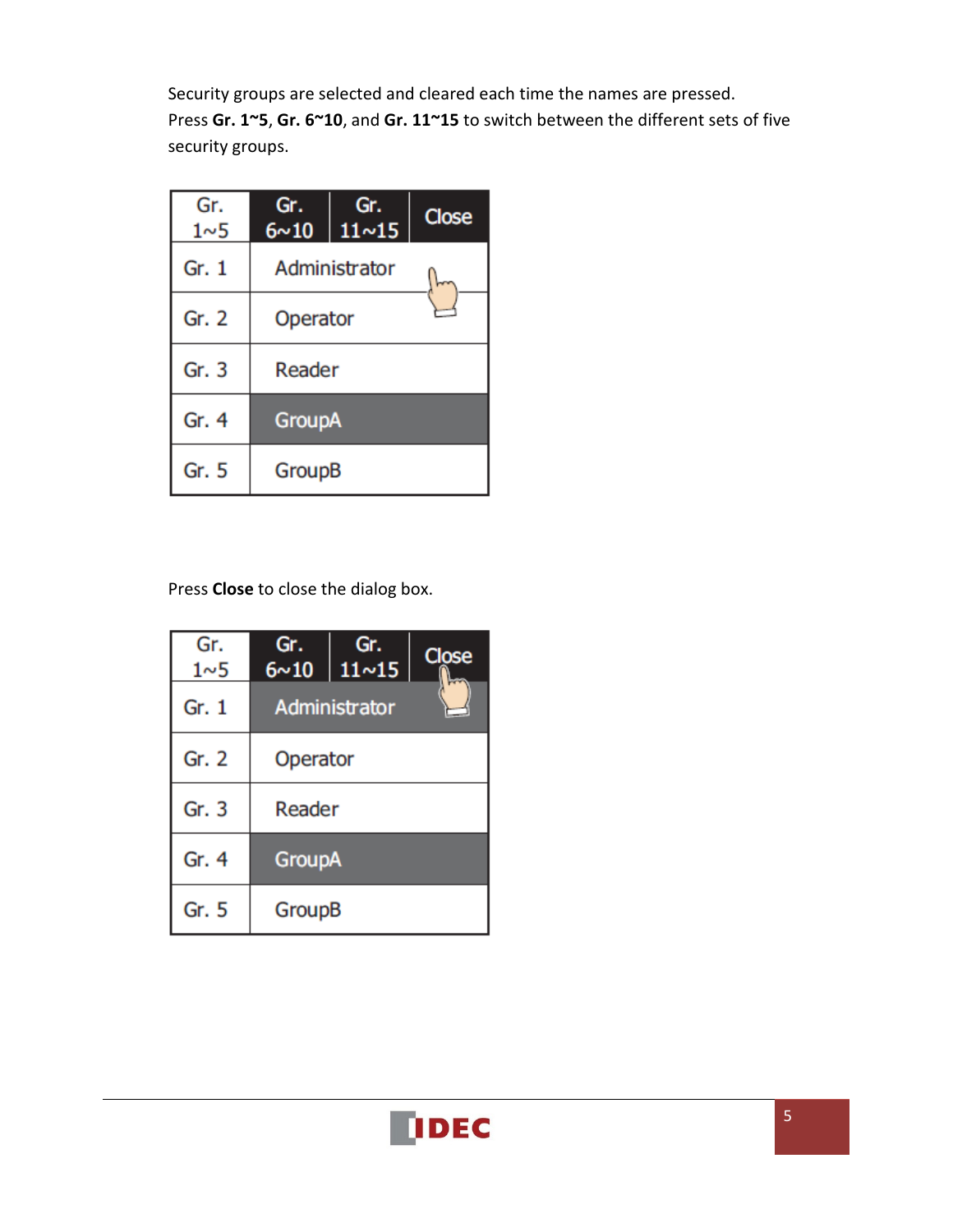#### Press **OK**

| <b>User ID</b>    | 2               | х             |
|-------------------|-----------------|---------------|
| <b>User Name</b>  | Test02          |               |
| Password          | Password02      |               |
| Security<br>Group | Admin<br>GroupA | Change        |
| Edit<br>Jser.     | ОК              | <b>CANCEL</b> |

And Press **OK** again

| <b>User ID</b>   | 2              |  |  |  |  |  |
|------------------|----------------|--|--|--|--|--|
| <b>User Name</b> | Test02         |  |  |  |  |  |
| Password         | Password02     |  |  |  |  |  |
|                  | <b>Succeed</b> |  |  |  |  |  |
| ОК               |                |  |  |  |  |  |

This concludes editing a user account.

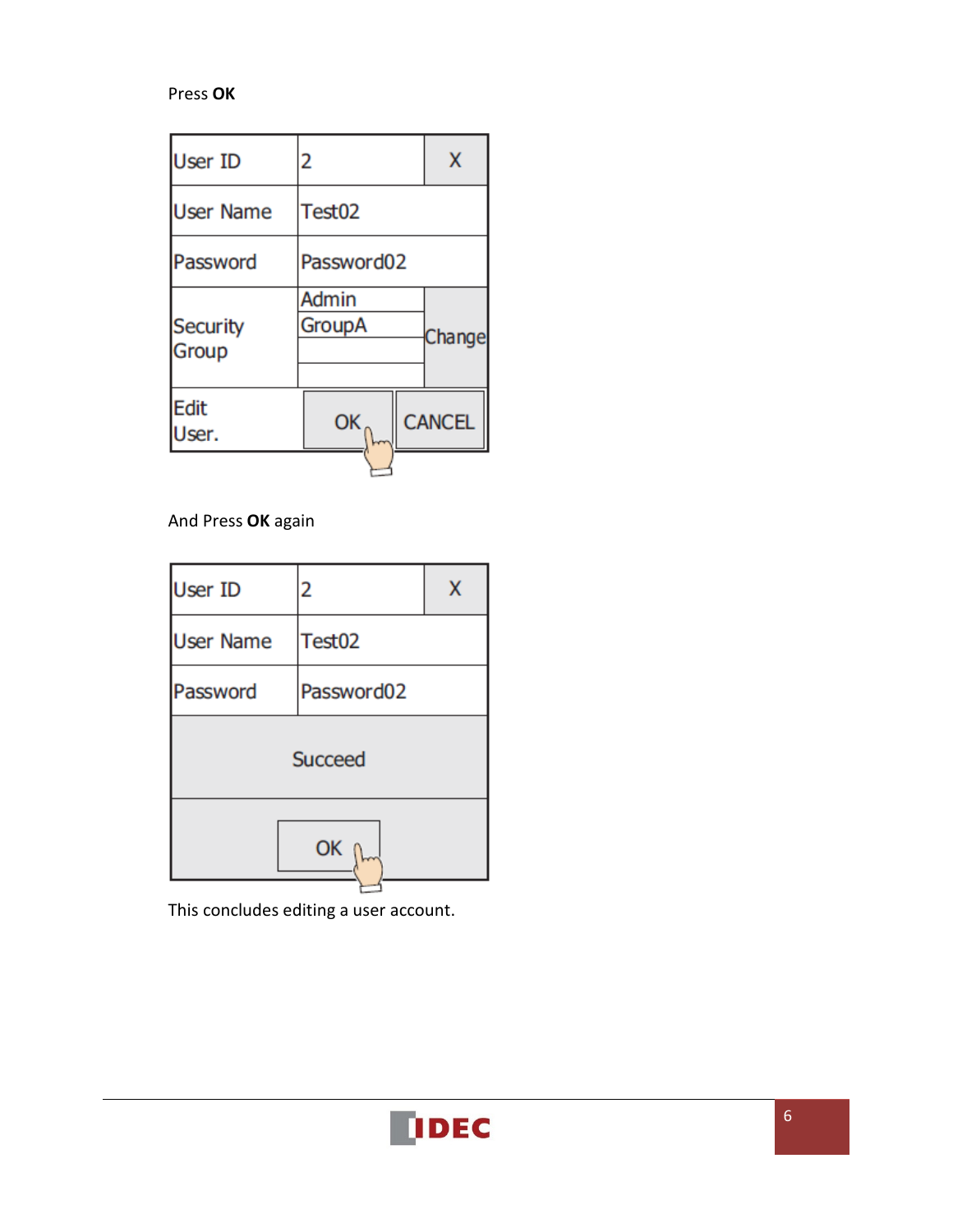## **2) Adding a User Account**

To add User Account**,** press **Add** 

| <b>User ID</b>    |          |                             | x      |               |  |
|-------------------|----------|-----------------------------|--------|---------------|--|
| <b>User Name</b>  |          | User1                       |        |               |  |
|                   | Password |                             | ****** |               |  |
| Security<br>Group |          | Admin<br>Operator<br>Reader |        | <b>Detail</b> |  |
|                   |          | Edit<br>Add                 |        | <b>Delete</b> |  |
|                   |          |                             |        |               |  |

Enter user name, by pressing the User Name input frame

| <b>User ID</b>    | 5  | x             |
|-------------------|----|---------------|
| <b>User Name</b>  |    |               |
| Password          |    |               |
| Security<br>Group |    | Change        |
| Add<br>Jser.      | ок | <b>CANCEL</b> |

Note: **User ID** displays the lowest user number (1 to 15) of all free numbers.

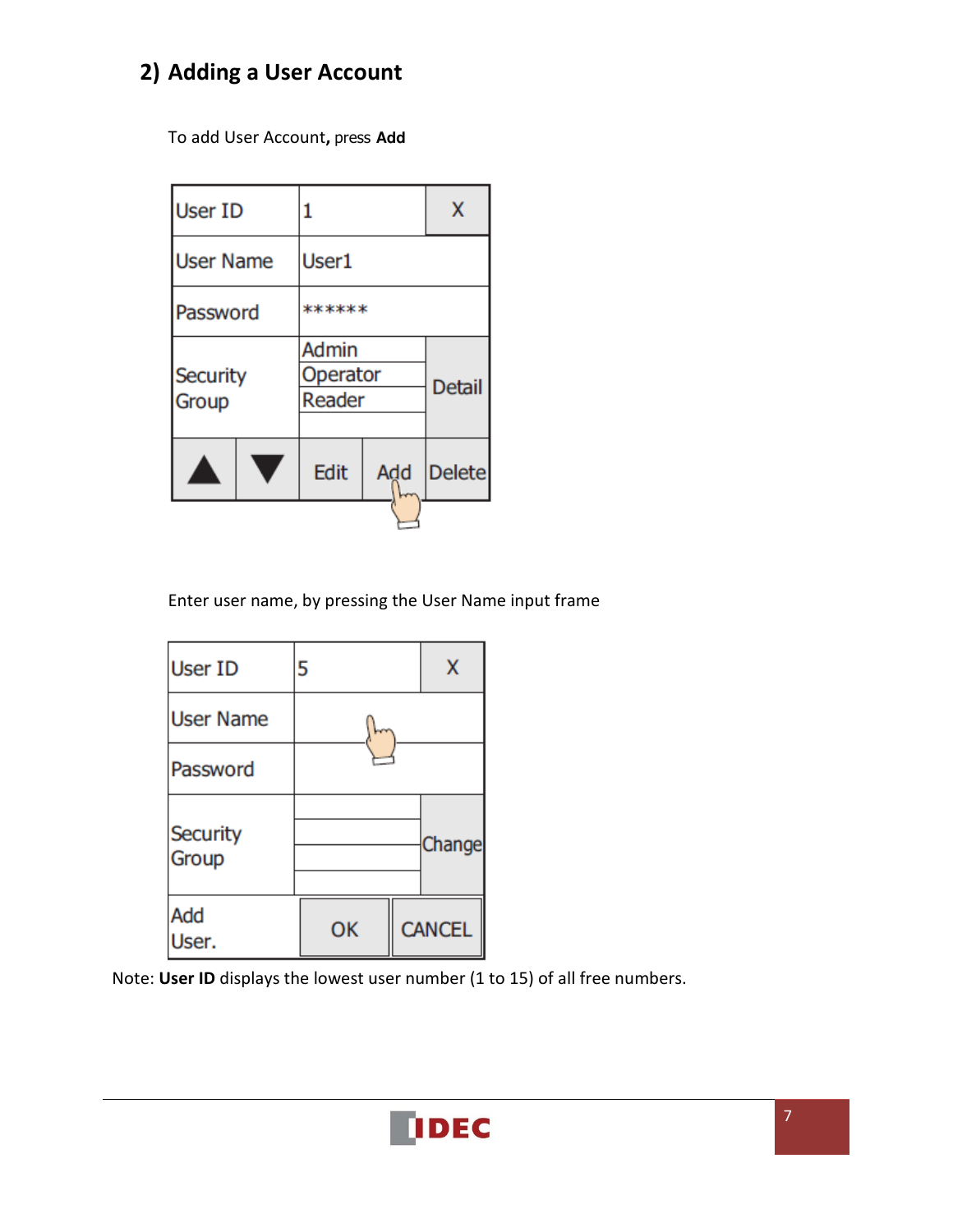Enter the user name and press **ENT**.

| User5        |   |           |   |    |               |            |
|--------------|---|-----------|---|----|---------------|------------|
| Alpha<br>bet | 0 | 1         | 2 | 3  | 4             | <b>BS</b>  |
|              | 5 | 6         | 7 | 8  | 9             | <b>CLR</b> |
|              | ļ | 1<br>W    | # | \$ | $\frac{0}{0}$ | CAN        |
| Sign         | & | ١         |   |    | *             |            |
|              |   | <b>SP</b> |   |    |               | <b>EN</b>  |

Enter the password and press **ENT** 

| User ID           | 5                 | х             |
|-------------------|-------------------|---------------|
| <b>User Name</b>  | User <sub>5</sub> |               |
| Password          |                   |               |
| Security<br>Group |                   | Change        |
| Add<br>User.      | OK                | <b>CANCEL</b> |

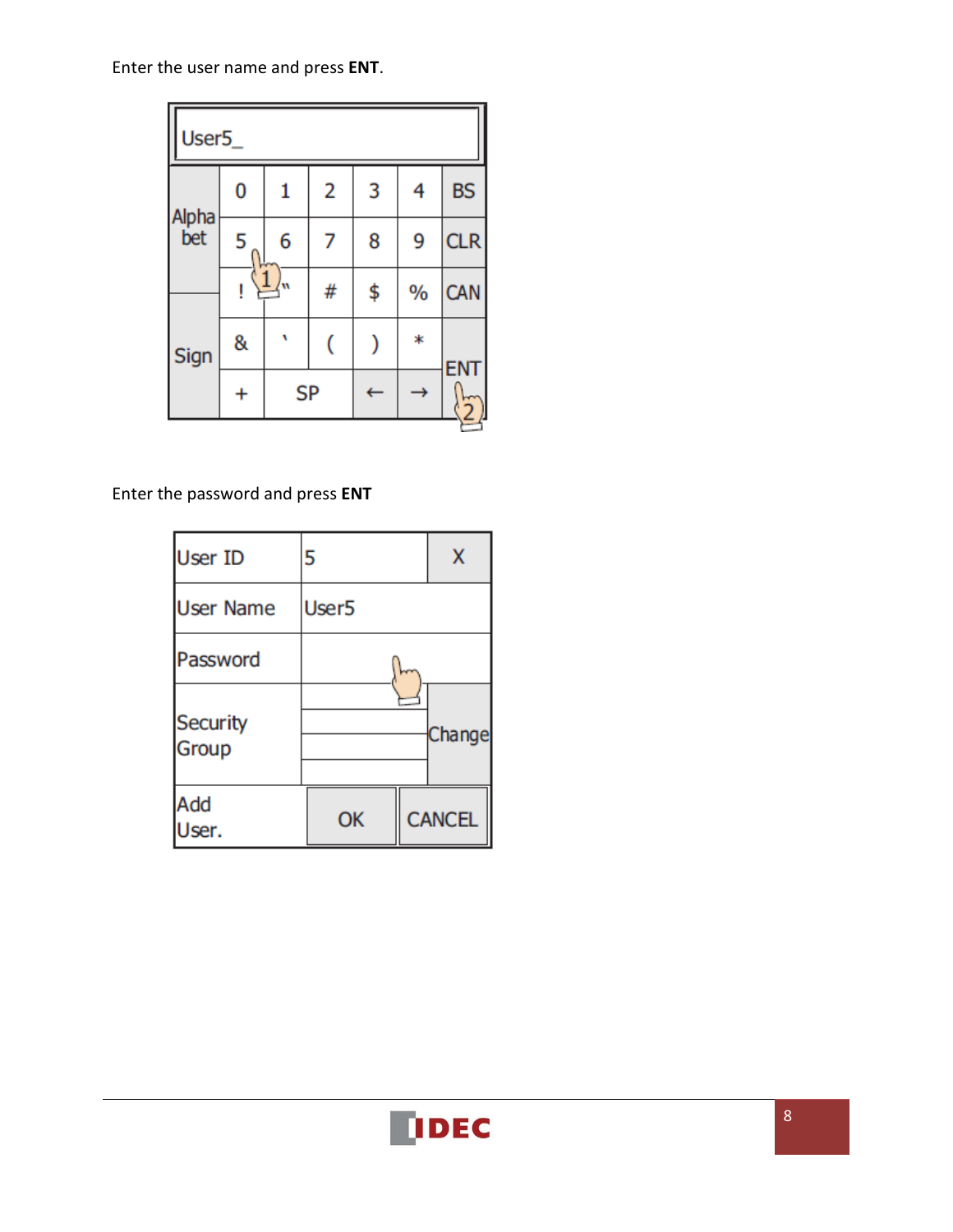To assign a Security Group, press **Change**

| <b>User ID</b>           | 5                 | х             |
|--------------------------|-------------------|---------------|
| <b>User Name</b>         | User <sub>5</sub> |               |
| Password                 | Pass05            |               |
| <b>Security</b><br>Group |                   | Change        |
| Add<br>Jser.             | ОК                | <b>CANCEL</b> |

Select a Security Group by pressing **Gr. 1~5**, **Gr. 6~10**, and **Gr. 11~15** 

| Gr.<br>1 <sub>~</sub> 5 | Gr.<br>$6 \sim 10$ | Gr.<br>11~15 | <b>Close</b> |  |
|-------------------------|--------------------|--------------|--------------|--|
| Gr. 1                   | Administrator      |              |              |  |
| Gr. 2                   | Operator           |              |              |  |
| Gr.3                    | Reader             |              |              |  |
| Gr.4                    | GroupA             |              |              |  |
| Gr. 5                   | GroupB             |              |              |  |

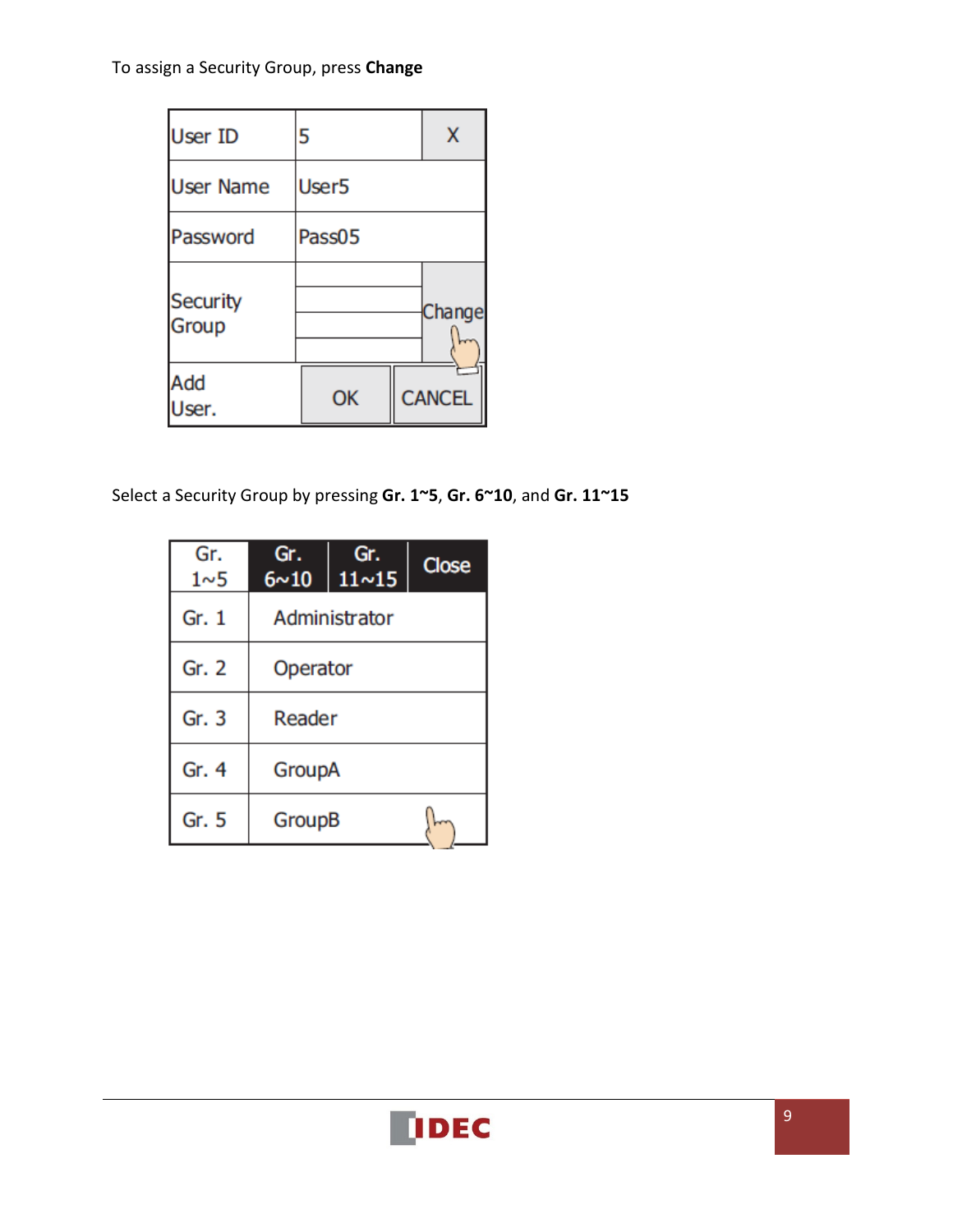| <b>User ID</b>           | 5                 | x             |
|--------------------------|-------------------|---------------|
| <b>User Name</b>         | User <sub>5</sub> |               |
| Password                 | Pass05            |               |
| <b>Security</b><br>Group | GroupB            | Change        |
| Add<br>Jser.             | ОΚ                | <b>CANCEL</b> |

Press OK again.

| <b>User ID</b><br>5 |                   | x |  |  |
|---------------------|-------------------|---|--|--|
| <b>User Name</b>    | User <sub>5</sub> |   |  |  |
| Password            | Pass05            |   |  |  |
| <b>Succeed</b>      |                   |   |  |  |
| OK                  |                   |   |  |  |

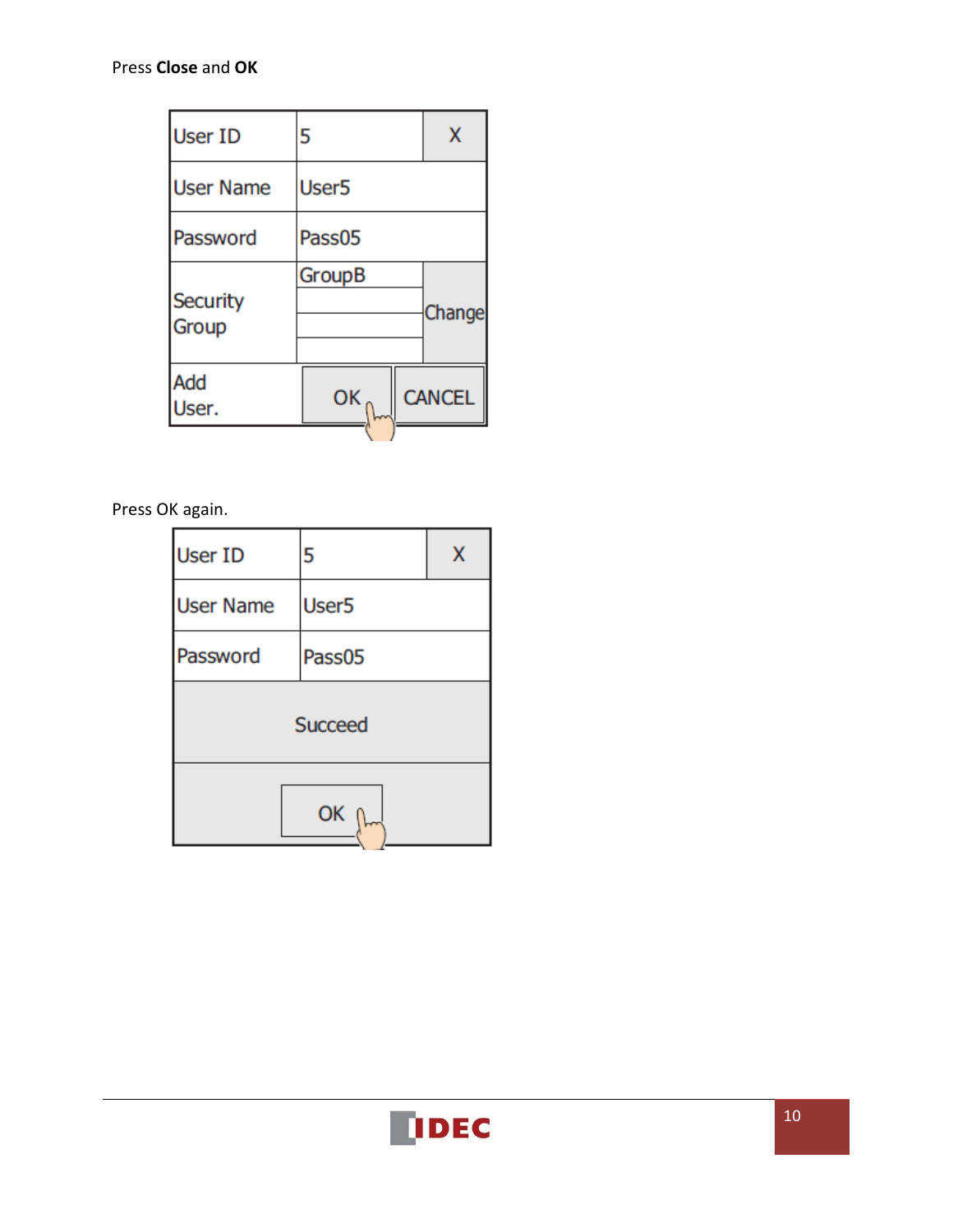| <b>User ID</b>    | 5                 |     | x             |  |
|-------------------|-------------------|-----|---------------|--|
| <b>User Name</b>  | User <sub>5</sub> |     |               |  |
| Password          | ******            |     |               |  |
| Security<br>Group | <b>GroupB</b>     |     | <b>Detail</b> |  |
|                   | Edit              | Add | <b>Delete</b> |  |

This concludes adding the User Account.

# **3) Deleting a User Account**

Press ▲ or ▼ to change the user number of the user account to delete.

| <b>User ID</b>    |  |                             |     | х             |
|-------------------|--|-----------------------------|-----|---------------|
| <b>User Name</b>  |  | User1                       |     |               |
| Password          |  | ******                      |     |               |
| Security<br>Group |  | Admin<br>Operator<br>Reader |     | <b>Detail</b> |
|                   |  | Edit                        | Add | <b>Delete</b> |